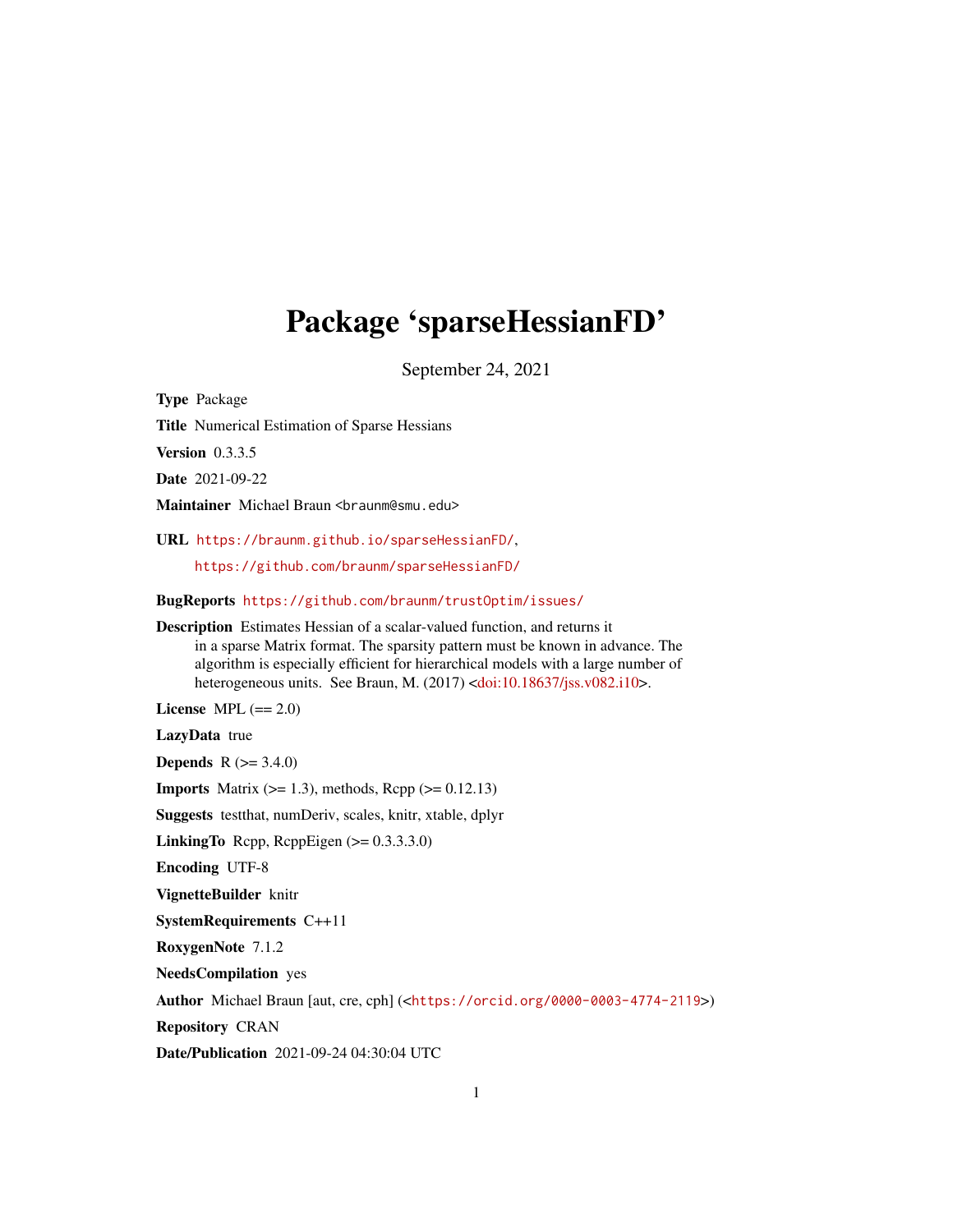# <span id="page-1-0"></span>R topics documented:

| Index |  |
|-------|--|
|       |  |
|       |  |
|       |  |
|       |  |
|       |  |
|       |  |
|       |  |
|       |  |
|       |  |
|       |  |
|       |  |

sparseHessianFD-package

*Estimate sparse Hessians using finite differences of gradients.*

# Description

Estimate sparse Hessians using finite differences of gradients.

#### Details

The Hessian is returned as a sparse Matrix (dgCMatrix-class). The user supplies the objective function, the gradient, and the row and column indices of the non-zero elements of the lower triangle of the Hessian (i.e., the sparsity structure must be known in advance).

In a typical case, you should only need to use the [sparseHessianFD](#page-10-1) initializer, and the fn, gr and hessian methods of the sparseHessian class, and the [Matrix.to.Coord](#page-8-1) utility function.

### References

Braun, Michael. 2017. sparseHessianFD: An R Package for Estimating Sparse Hessian Matrices. Journal of Statistical Software 82 (10): 1-22.

Coleman, Thomas F, and Jin-Yi Cai. 1986. The Cyclic Coloring Problem and Estimation of Sparse Hessian Matrices. SIAM Journal on Algebraic Discrete Methods 7 (2): 221-235

Coleman, Thomas F, Burton S Garbow, and Jorge J More. 1985. Software for Estimating Sparse Hessian Matrices. ACM Transaction on Mathematical Software 11 (4) (December): 363-377.

Coleman, Thomas F and Jorge J More. 1984. Estimation of Sparse Hessian Matrices and Graph Coloring Problems. Mathematical Programming 28 (3) (October): 243-270

Powell, M J D and Ph L Toint. 1979. On the Estimation of Sparse Hessian Matrices. SIAM Journal on Numerical Analysis 16 (6) (December): 1060-1074.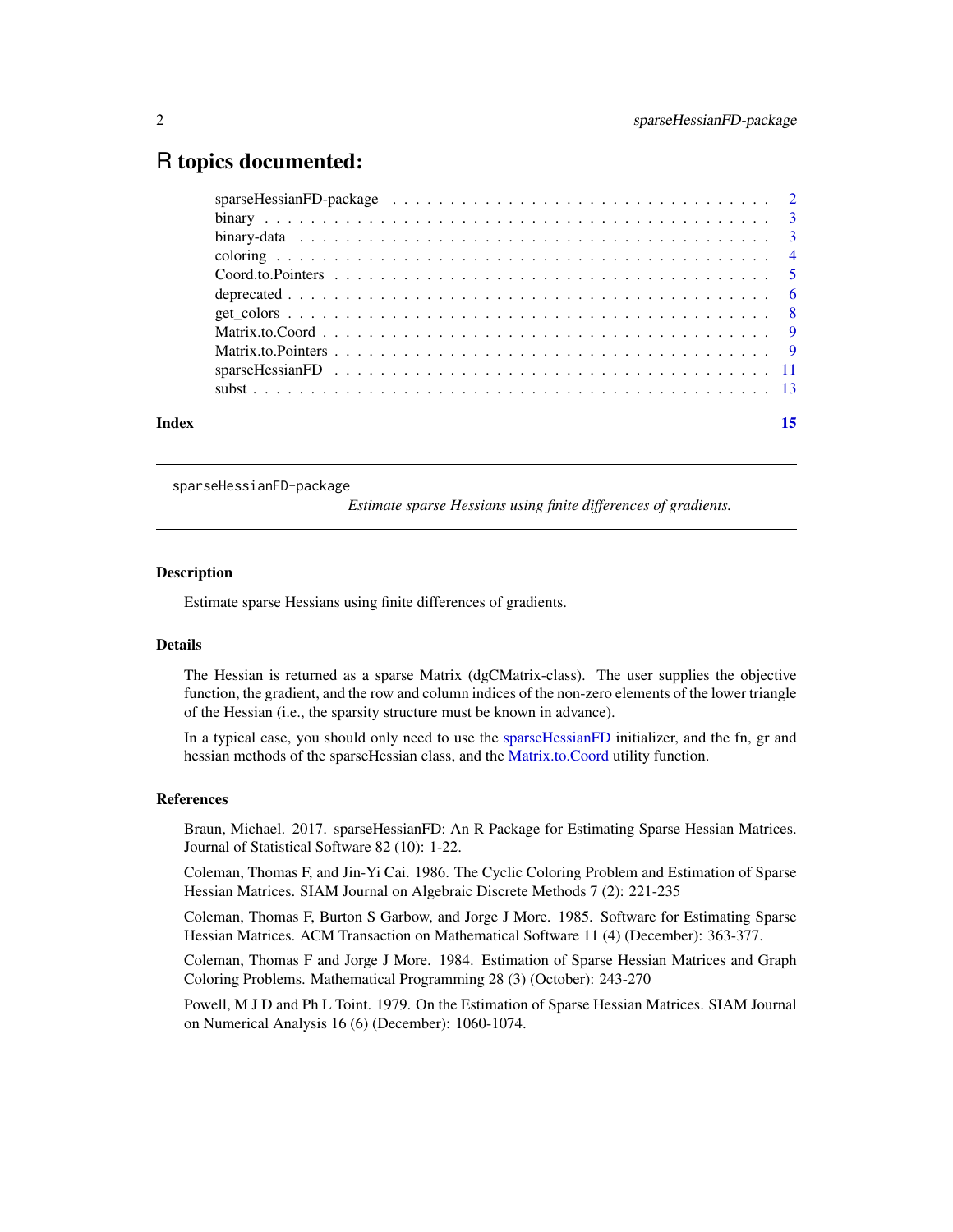<span id="page-2-0"></span>

# Description

Functions for binary choice example in the vignette.

# Usage

```
binary.f(P, data, priors, order.row = FALSE)
binary.grad(P, data, priors, order.row = FALSE)
binary.hess(P, data, priors, order.row = FALSE)
```
# Arguments

| P         | Numeric vector of length $(N + 1)k$ . First Nk elements are heterogeneous coef-<br>ficients. The remaining k elements are population parameters.                            |
|-----------|-----------------------------------------------------------------------------------------------------------------------------------------------------------------------------|
| data      | Named list of data matrices Y and X, and choice count integer T                                                                                                             |
| priors    | Named list of matrices inv. Omega and inv. Sigma                                                                                                                            |
| order.row | Determines order of heterogeneous coefficients in parameter vector. If TRUE,<br>heterogeneous coefficients are ordered by unit. If FALSE, they are ordered by<br>covariate. |

# Details

These functions are used by the heterogeneous binary choice example in the vignette. There are N heterogeneous units, each making T binary choices. The choice probabilities depend on k covariates.

# Value

Log posterior density, gradient and Hessian. The Hessian is a dgCMatrix object.

binary-data *Sample simulated data for binary choice example in vignette*

#### Description

Sample datasets for vignette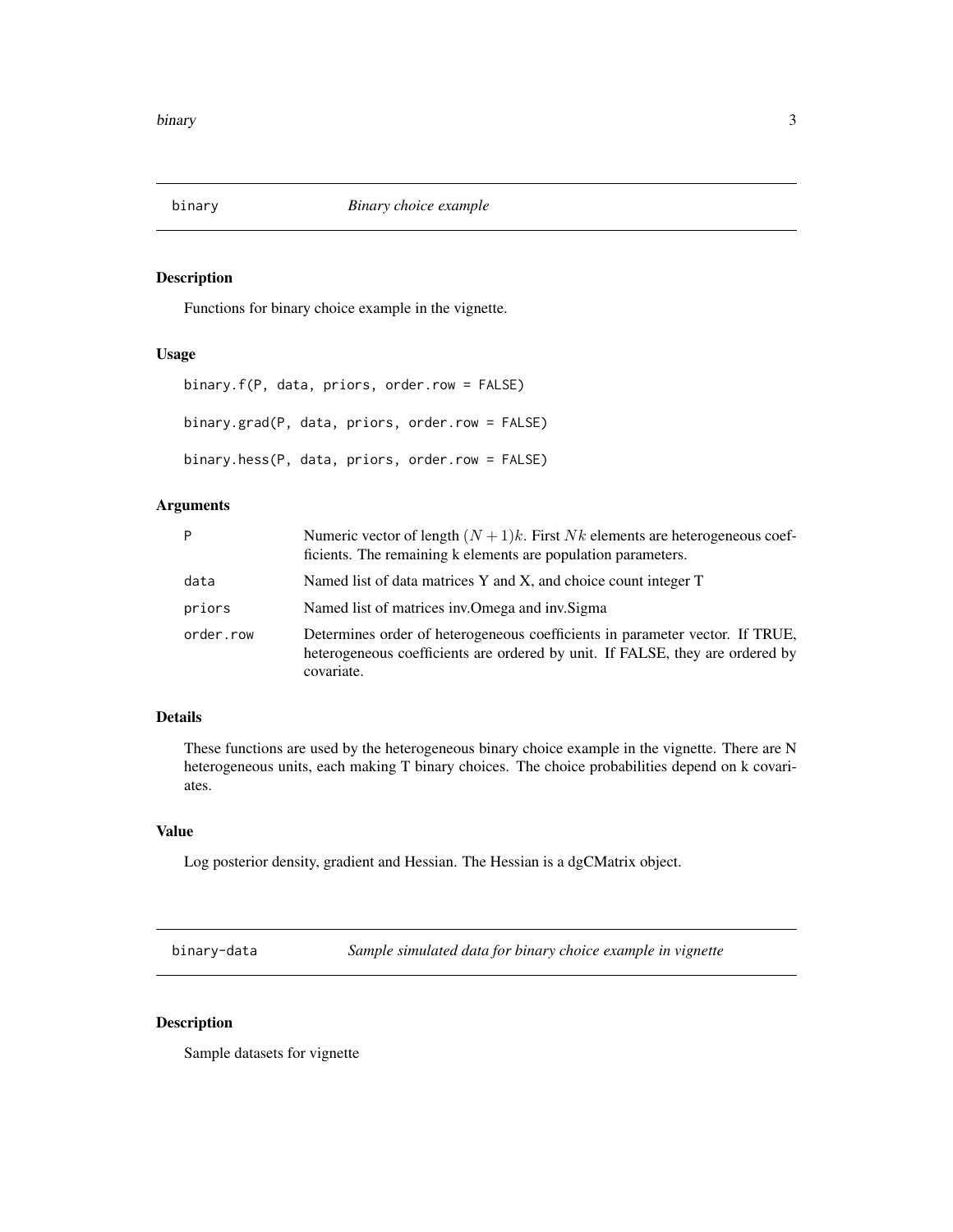# <span id="page-3-0"></span>Details

The package provides four sample datasets for the hierarchical binary choice model described in the vignette. These datasets are:

binary  $N = 50, k = 3$ binary\_small  $N = 20, k = 2$ binary\_large  $N = 800, k = 3$ binary\_super  $N = 1200, k = 3$ 

 $N$  is the number of heterogeneous units.  $k$  is the number of covariates.

The datasets were generated using the code in data-raw/binary\_sim.R.

# coloring *Triangular partitioning of variables*

# Description

cyclic coloring from a lower triangular pattern matrix

# Usage

coloring(L)

# Arguments

L sparsity pattern of the Hessian as a lower triangular pattern matrix

#### Details

For internal use. Exported in order for replication files for JSS article to run.

# Value

Integer vector of length nvars with color assignments for each variable.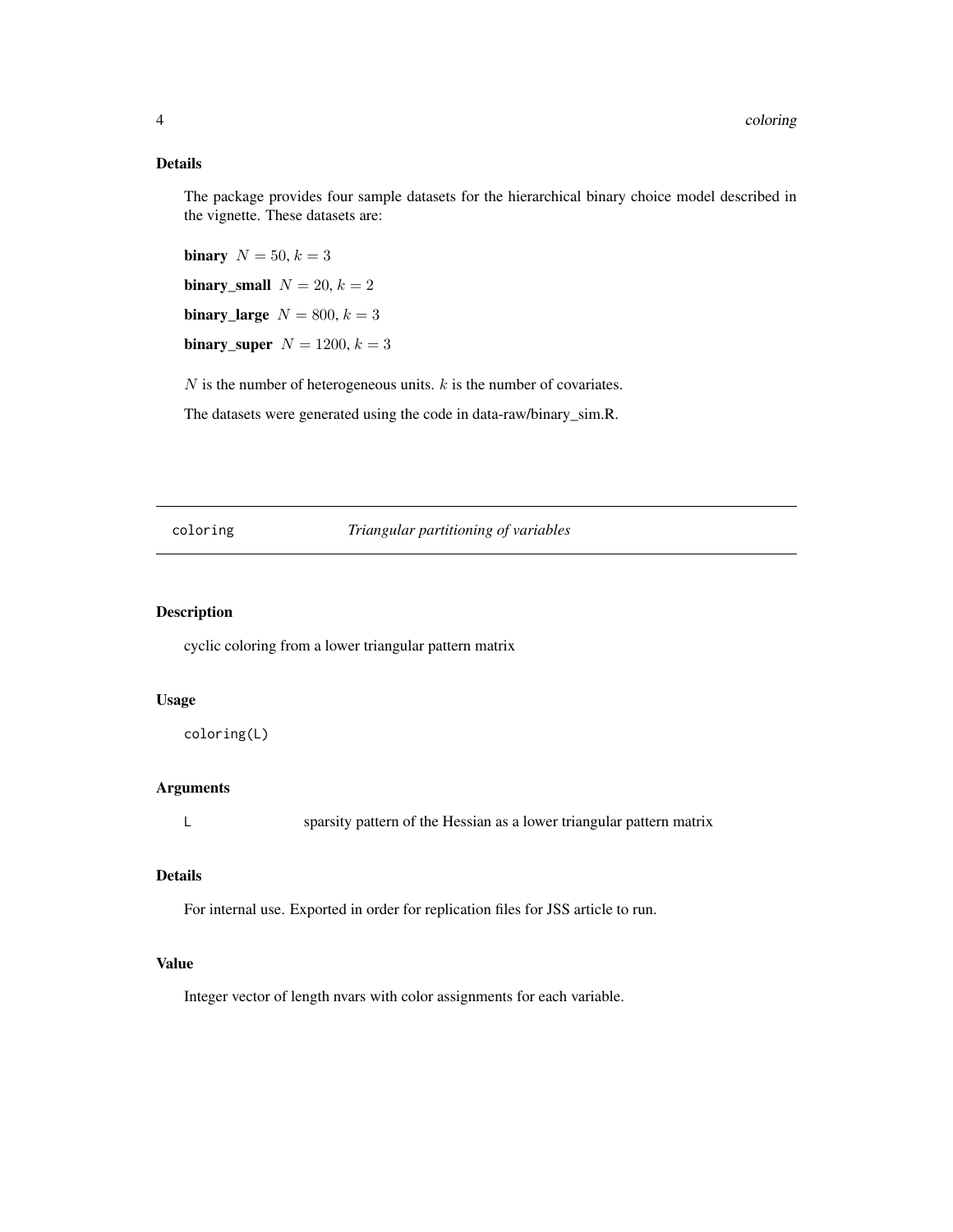<span id="page-4-0"></span>Coord.to.Pointers *Convert a matrix defined by row and column indices to one defined by a row- or column-oriented compression scheme.*

#### Description

Returns indices and pointers that define a sparse Hessian in compressed format. Inputs are the row and column indices.

#### Usage

```
Coord.to.Pointers(
  rows,
  cols,
  dims,
  triangle = TRUE,
  lower = TRUE,symmetric = FALSE,
  order = c("column", "row", "triplet"),
  index1 = TRUE)
```
#### Arguments

| rows, cols | row and column indices of non-zero elements                                                                                                                                                                                           |
|------------|---------------------------------------------------------------------------------------------------------------------------------------------------------------------------------------------------------------------------------------|
| dims       | 2-element vector for number of rows and columns.                                                                                                                                                                                      |
| triangle   | Is input intended to be a triangular (TRUE) or full (FALSE) matrix. See details<br>for how this argument is interpreted for different values of order.                                                                                |
| lower      | If triangular is true, this argument identifies the input matrix as lower- or<br>upper-triangular. This argument is ignored if triangle is FALSE.                                                                                     |
| symmetric  | If TRUE, and matrix is triangular, then the matrix will be treated as symmetric,<br>with only the triangular elements provided. If matrix is neither triangular nor<br>symmetric, then symmetric=TRUE will probably trigger an error. |
| order      | Determines the indexing/compression scheme for the output matrix. Use "triplet"<br>to get row and column indices. Defaults to the same class as M.                                                                                    |
| index1     | TRUE if using 1-based indexing. FALSE for 0-based indexing.                                                                                                                                                                           |
|            |                                                                                                                                                                                                                                       |

#### Details

triangle and order have the following interpretation:

triangle=TRUE Input rows and cols represent lower or upper triangle of a matrix. If order="symmetric", then the output list will be for a full, symmetric matrix. Otherwise, the output list will be for only the lower or upper triangle. Any elements outside of the specified triangle will trigger an error.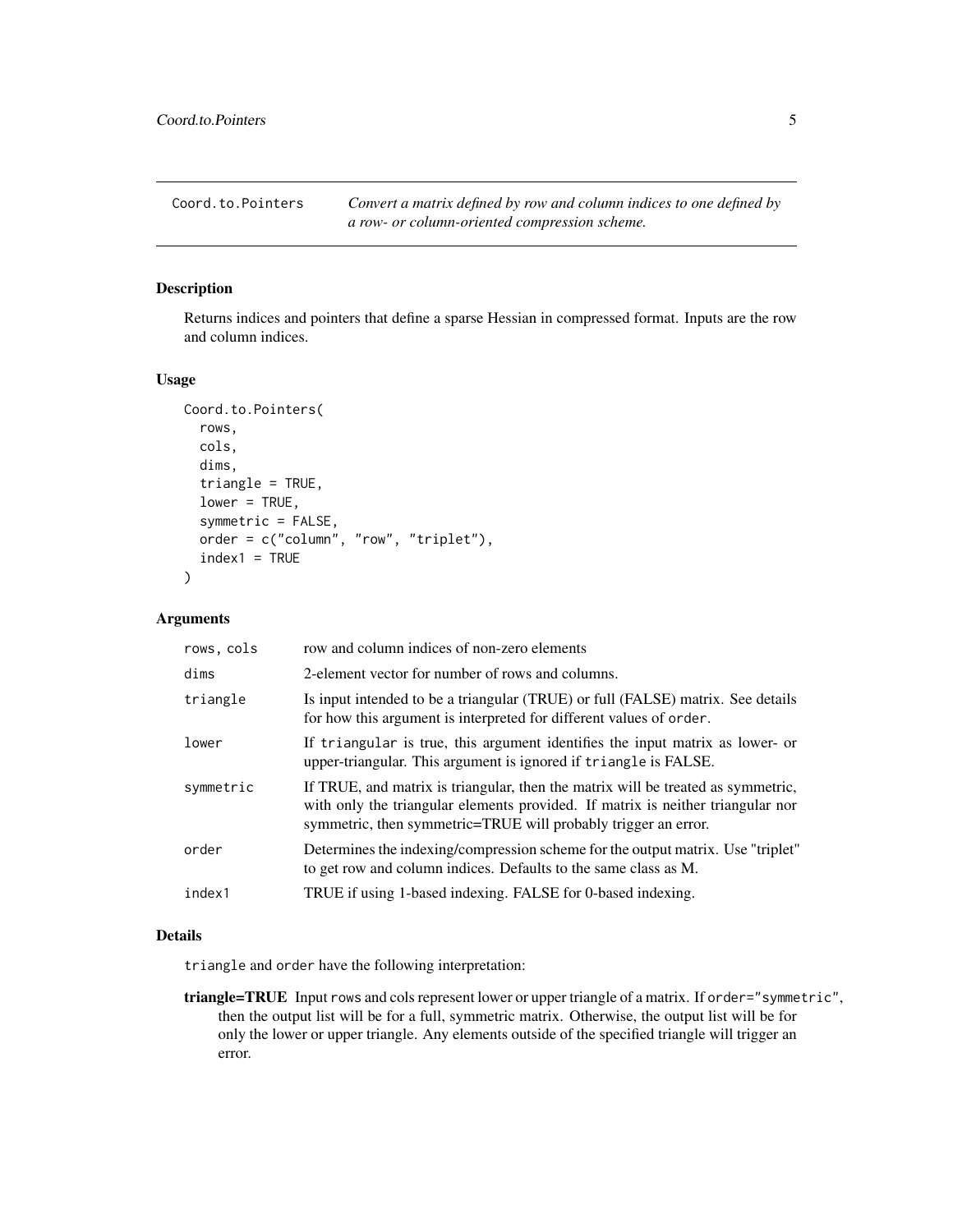<span id="page-5-0"></span>triangle=FALSE Input rows and cols represent a full matrix. If that matrix is not symmetric, then order=="symmetric" will trigger an error. If symmetric=FALSE and order='triplet', the output list should contain the same row and column indices as the input list.

#### Value

A list. See Matrix.to.Pointers (no values are included in return list).

#### See Also

Matrix.to.Pointers

deprecated *Deprecated functions*

# Description

These functions were in earlier versions, but will no longer be maintained, and are not even guaranteed to work now.

Build sparse matrix from data in CSC (column compressed) format.

Converts row and column indices to a pattern Matrix object of Matrix class

This function is deprecated. Use sparseHessianFD instead.

#### Usage

```
Sym.CSC.to.Matrix(H, nvars)
Coord.to.Sym.Pattern.Matrix(H, nvars)
Coord.to.Pattern.Matrix(
  rows,
  cols,
  dims,
  compressed = TRUE,
  symmetric = FALSE,
  index1 = TRUE
)
new.sparse.hessian.obj(
 x,
  fn,
 gr,
 hs,
  fd.method = @L,
  eps = sqrt(.Machine$double.eps),
  ...
```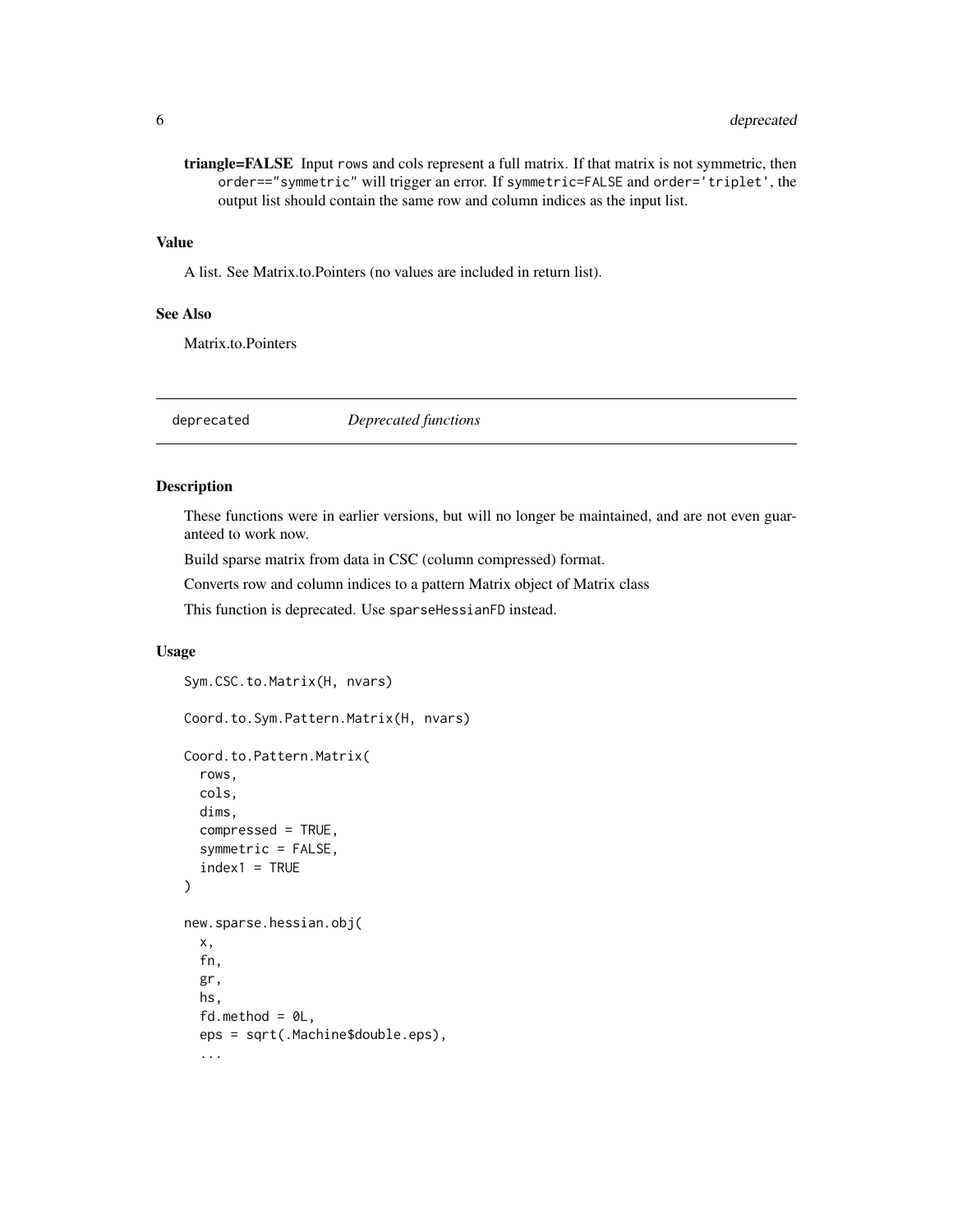# deprecated 7

```
\mathcal{L}sparseHessianFD.new(
  x,
  fn,
  gr,
  rows,
  cols,
  direct = NULL,
  eps = sqrt(.Machine$double.eps),
  ...
\mathcal{L}
```
# Arguments

| H          | a list containing Hessian data. See details.                                                                                       |
|------------|------------------------------------------------------------------------------------------------------------------------------------|
| nvars      | the number of rows (and columns) in the matrix.                                                                                    |
| rows, cols | row and column indices of non-zero elements                                                                                        |
| dims       | 2-element vector for number of rows and columns in matrix                                                                          |
| compressed | If TRUE, returns a matrix is compressed column (default=TRUE)                                                                      |
| symmetric  | If TRUE, matrix will be symmetric, and only the lower triangular elements need<br>to be provided (default=FALSE)                   |
| index1     | TRUE if input row and col use 1-based indexing, and FALSE for 0-based index-<br>ing.                                               |
| X          | variable vector for initialization                                                                                                 |
| fn         | R function that returns function value                                                                                             |
| gr         | R function that returns the gradient of the function                                                                               |
| hs         | list of two vectors: row and column indices of non-zero elements of lower trian-<br>gle of Hessian. See details.                   |
| fd.method  | If TRUE, use direct method for computatation. Otherwise, use indirect/substitution<br>method. See references.                      |
| eps        | The perturbation amount for finite differencing of the gradient to compute the<br>Hessian. Defaults to sqrt(.Machine\$double.eps). |
| $\cdots$   | Other parameters to be passed to fn and gr.                                                                                        |
| direct     | If TRUE, use direct method for computatation. Otherwise, use indirect/substitution<br>method. See references.                      |

# Details

Use Matrix::sparseMatrix instead of Sym.CSC.to.Matrix.

Use Coord.to.Pattern.Matrix with symmetric=TRUE instead of Coord.to.Sym.Pattern.Matrix.

This function is useful to prototype a sparsity pattern. No assumptions are made about symmetry.

hs is a list of two elements: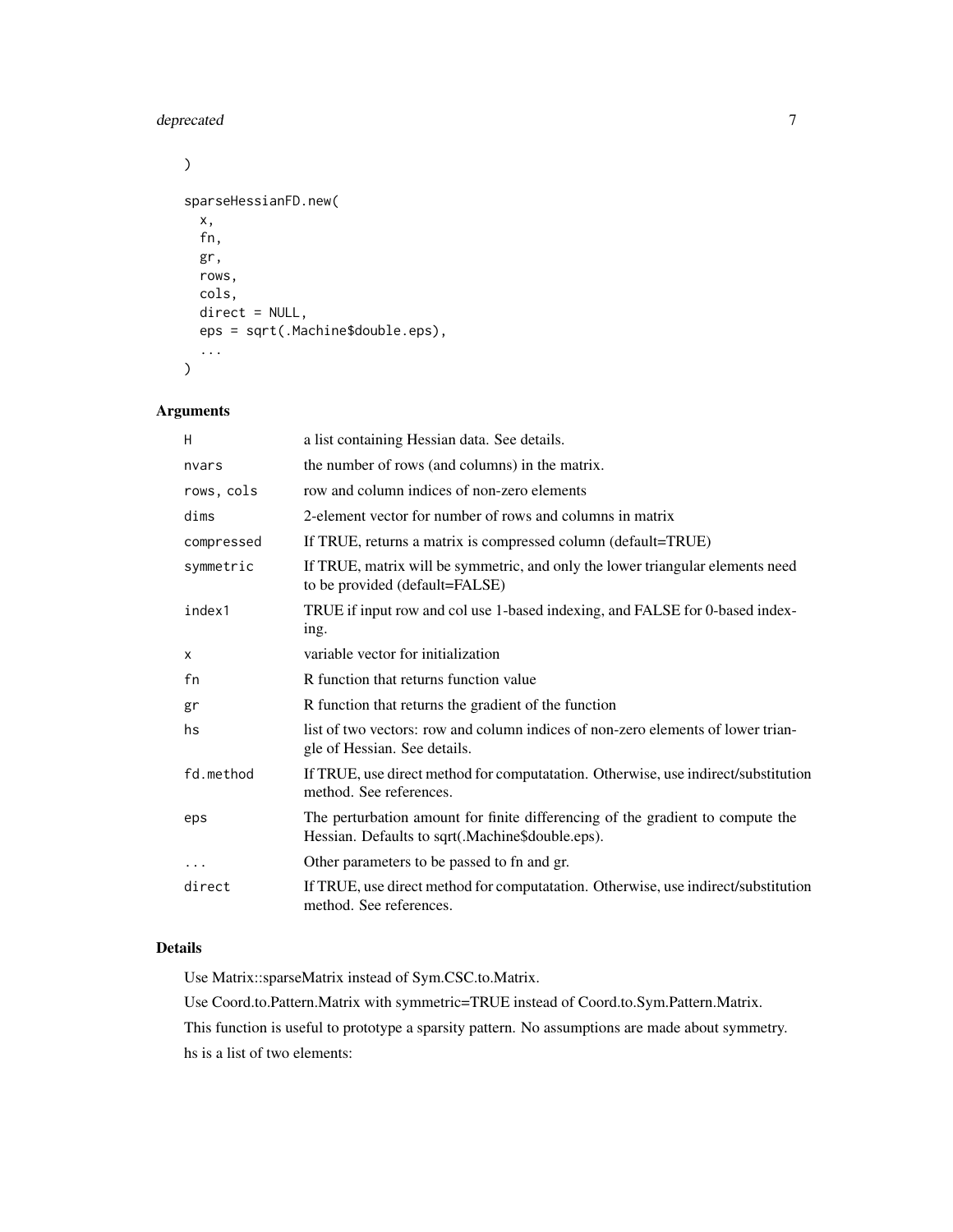<span id="page-7-0"></span>iRow Integer vector of row indices of non-zero elements in lower triangle of Hessian.

jCol Integer vector of column indices of non-zero elements in lower triangle of Hessian.

This function is deprecated. Use sparseHessianFD instead.

#### Value

An object of Matrix class. A sparse pattern matrix An object of class sparseHessianFD

get\_colors *Vertex coloring of a sparse undirected graph*

# Description

Generate proper vertex coloring of a sparse undirected graph.

# Usage

get\_colors(pntr, idx, nvars)

# Arguments

| pntr, idx | row pointers and column indices of the adjacency matrix, in compressed column-<br>oriented format. Must use zero-based indexing. |
|-----------|----------------------------------------------------------------------------------------------------------------------------------|
| nvars     | Number of vertices.                                                                                                              |

# Details

For internal use. You should not have to call this function directly.

### Value

An integer vector of length nvars, where each element represents the color of the corresponding vertex. Indices are zero-based.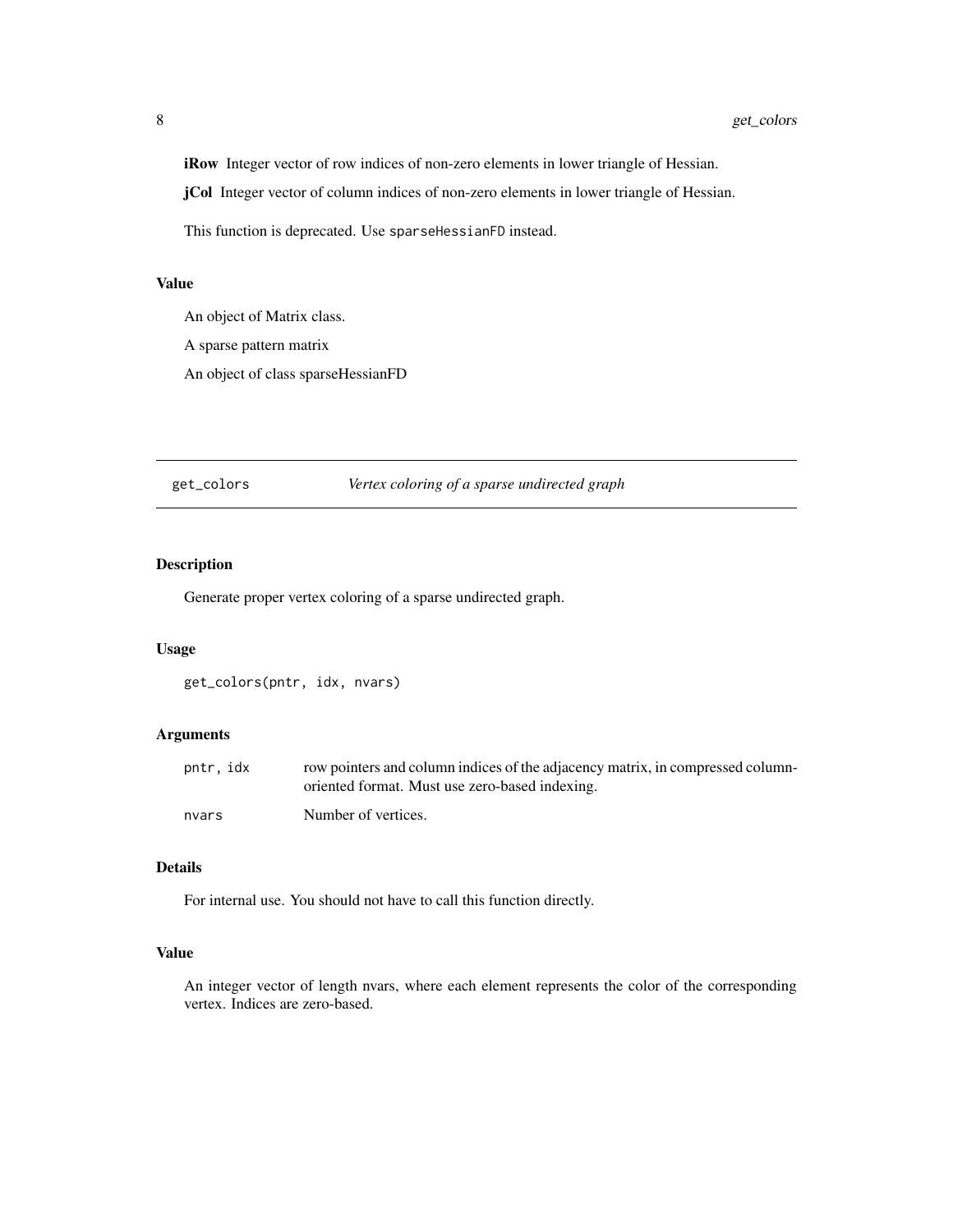<span id="page-8-1"></span><span id="page-8-0"></span>Matrix.to.Coord *Row and column indices from sparse matrix.*

#### Description

Utility function to extract row and column indices of the non-zero elements of a sparse matrix.

#### Usage

Matrix.to.Coord(M, index1 = TRUE)

#### Arguments

| M      | A matrix that is a subclass of sparseMatrix, as defined in the Matrix package. |
|--------|--------------------------------------------------------------------------------|
| index1 | TRUE if the index of the first element should be 1, and FALSE if 0.            |

#### Details

A wrapper to [Matrix.to.Pointers](#page-8-2) for order='triplet' and values=FALSE, for extracting the row and column indices of a sparsity pattern from a matrix that has that same pattern.

#### Value

A list with two named elements.

rows Integer vector containing row indices of non-zero elements

cols Integer vector containing column indices of non-zero elements

# Examples

```
M1 <- as(kronecker(diag(3), matrix(TRUE,2,2)),"sparseMatrix")
C <- Matrix.to.Coord(M1)
M2 <- Matrix::sparseMatrix(i=C$rows, j=C$cols)
all.equal(M1,M2)
```
<span id="page-8-2"></span>

| Matrix.to.Pointers | Extract row and column indices, pointers and values from a sparse |  |  |  |  |
|--------------------|-------------------------------------------------------------------|--|--|--|--|
|                    | <i>matrix.</i>                                                    |  |  |  |  |

#### Description

Returns a list of row indices, column indices, pointers, and/or values of a sparse Hessian.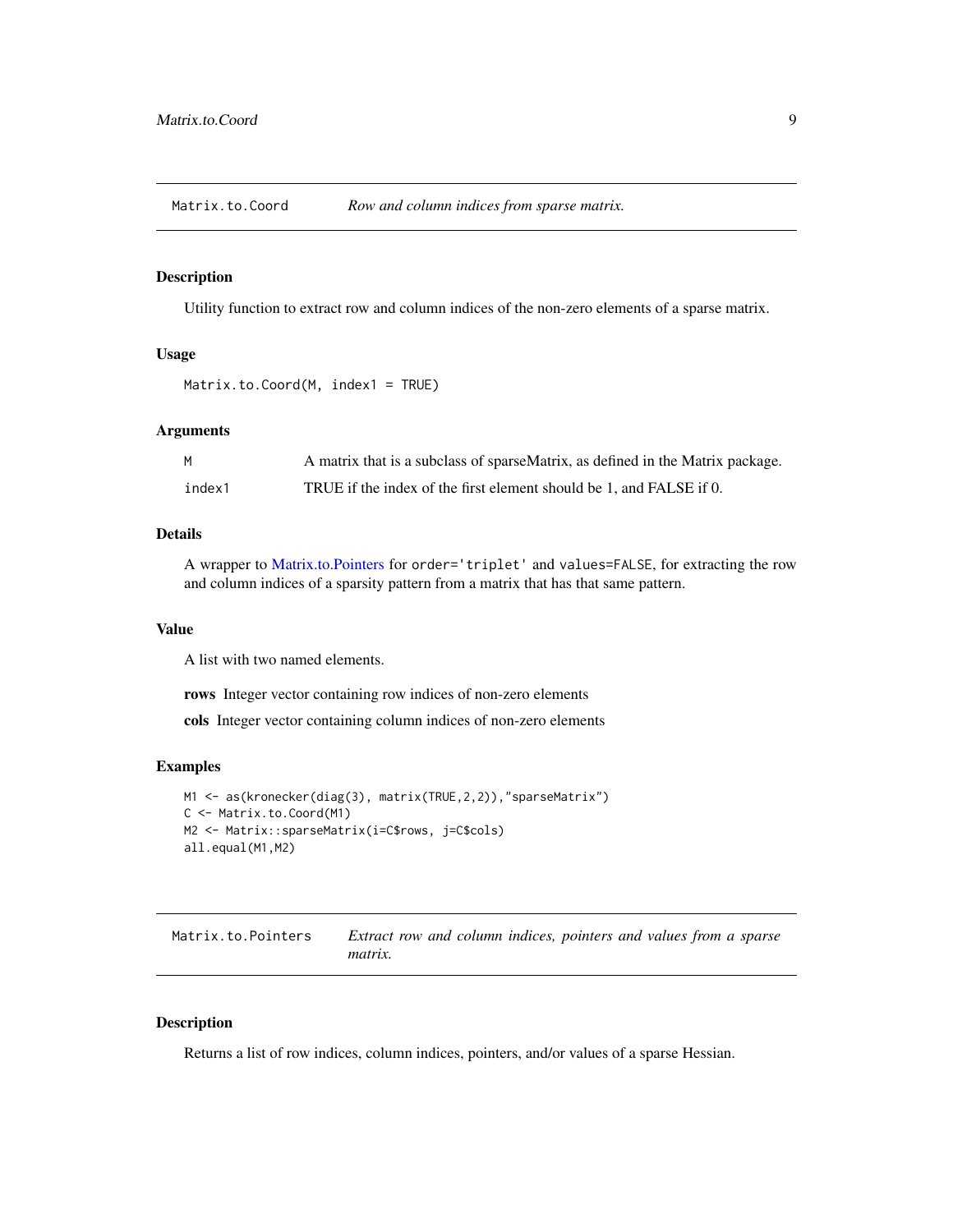#### Usage

```
Matrix.to.Pointers(
 M,
  as.symmetric = Matrix::isSymmetric(M),
 values = !is(M, "nMatrix"),
 order = NULL,
  index1 = TRUE)
```
#### Arguments

| M            | A sparse Matrix, as defined in the Matrix package.                                                                                                                                                                                                        |
|--------------|-----------------------------------------------------------------------------------------------------------------------------------------------------------------------------------------------------------------------------------------------------------|
| as.symmetric | Defaults to isSymmetric(M). If M is symmetric, and as symmetric is FALSE,<br>then index/pointer elements in the output list will be labeled according to or-<br>der. If M is not symmetric, and as symmetric is TRUE, then an error will be<br>triggered. |
| values       | If TRUE, values are returned in list as 'x'. Defaults to TRUE for numeric and<br>logical matrices, and FALSE for pattern matrices. If M is a pattern matrix,<br>values=TRUE will trigger a warning.                                                       |
| order        | Determines the indexing/compression scheme for the output matrix. Use 'triplet"<br>to get row and column indices. Defaults to the same class as M.                                                                                                        |
| index1       | TRUE (default) if return indices and pointers should use 1-based indexing. FALSE<br>for 0-based indexing.                                                                                                                                                 |

#### Details

This function is included primarily for debugging purposes. It is used internally, but would not ordinarily be called by an end user.

# Value

A list with the following elements. If order=='row',

jCol Integer vector containing column indices of non-zero elements

ipntr Integer vector containing pointers to elements of jCol at which the next row begins.

If order=='column'

iRow Integer vector containing row indices of non-zero elements

jpntr Integer vector containing pointers to elements of iRow at which the next column begins.

If order=='triplet'

rows Row indices of non-zero elements

cols Column indices of non-zero elements

If as.symmetric is TRUE, then the row/column orientation does not matter.

idx Integer vector containing indices of non-zero elements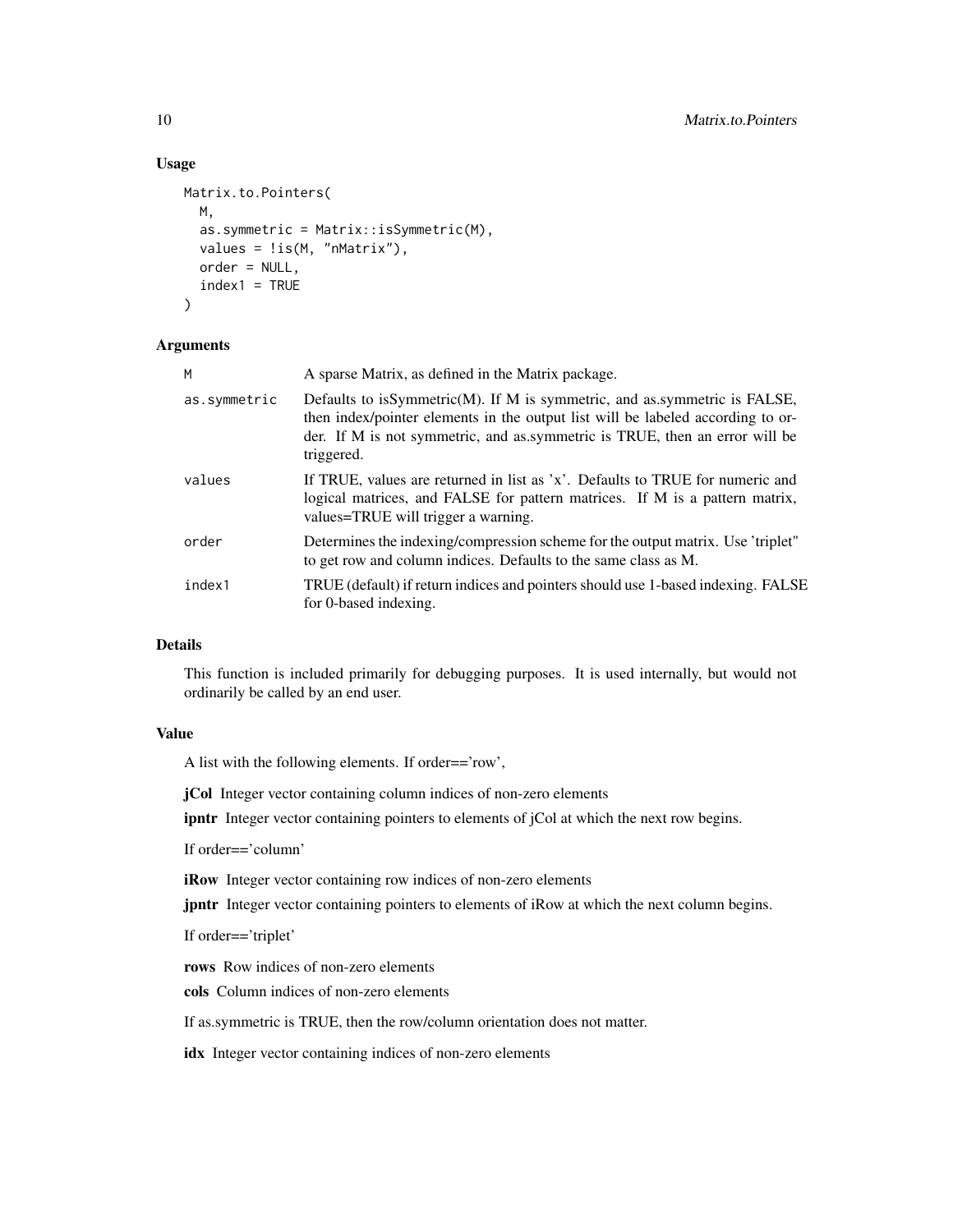#### <span id="page-10-0"></span>sparseHessianFD 11

pntr Integer vector containing pointers to elements of idx at which the next row or column begins.

If values=TRUE, the return list includes x, the values of the non-zero elements. The 'class' element is the name of the sparse matrix class to which the output corresponds (identifies numeric type, pattern, and indexing/compression scheme).

#### See Also

Matrix.to.Coord

<span id="page-10-1"></span>sparseHessianFD *sparseHessianFD*

# **Description**

A reference class for computing sparse Hessians

# Details

The sparseHessianFD function calls the initializer for the sparseHessianFD class, and returns a sparseHessianFD object.

sparseHessianFD(x, fn, gr, rows, cols, delta, index1, complex, ...)

The function, gradient and sparsity pattern are declared as part of the initialization.

Once initialized, the \$hessian method will evaluate the Hessian at x.

```
obj <- sparseHessian(x, fn, gr, rows, cols, ...)
obj$hessian(x)
```
For convenience, the class provides wrapper methods to the fn and gr functions that were specified in the initializer.

```
obj$fn(P) ## wrapper to objective function
obj$gr(P) ## wrapper to gradient
obj$fngr(P) ## list of obj function and gradient
obj$fngrhs(P) ## list of obj function, gradient and Hessian.
```
#### Arguments to initializer:

x an vector at which the function, gradient and Hessian are initialized and tested.

fn, gr R functions that return the function value and gradient, evaluated at x.

- rows, cols Numeric vectors with row and column indices of the non-zero elements in the lower triangle (including diagonal) of the Hessian.
- delta The perturbation amount for finite difference (or complex step) of the gradient to compute the Hessian. Defaults to 1e-07.
- index1 TRUE if rows and cols use 1-based (R format) indexing (FALSE for 0-based (C format) indexing.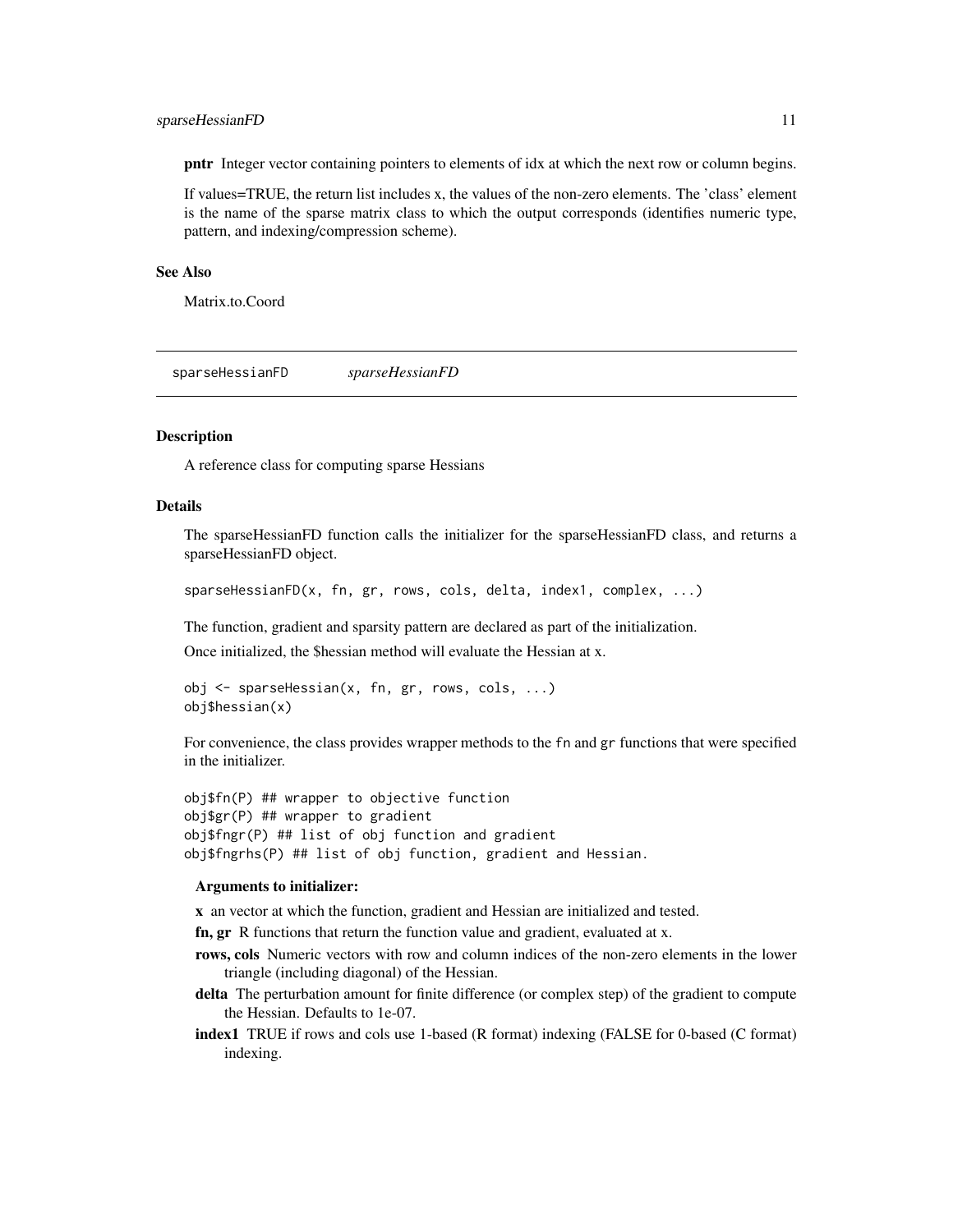- complex TRUE if Hessian will be computed using the complex step method, and FALSE (default) if using finite differences. If TRUE, both fn and gr must accept complex arguments and return complex values.
- ... other arguments to be passed to fn and gr.

Other methods are described below. Do not access any of the fields directly. The internal structure is subject to change in future versions.

# Fields

- fn1 A closure for calling  $fn(x, ...)$ .
- $gr1$  A closure for calling  $gr(x, ...)$ .
- iRow,jCol Numeric vectors with row and column indices of the non-zero elements in the lower triangle (including diagonal) of the Hessian.
- delta The perturbation amount for finite differencing of the gradient to compute the Hessian. Defaults to 1e-07.
- index1 TRUE if rows and cols use 1-based (R format) indexing (FALSE for 0-based (C format) indexing.
- complex TRUE if Hessian will be computed using the complex step method, and FALSE (default) if using finite differences.
- D raw finite differences (internal use only)
- nvars Number of variables (length of x)
- nnz Number of non-zero elements in the lower triangle of the Hessian.
- ready TRUE if object has been initialized, and Hessian has been partitioned.
- idx,pntr Column indices and row pointers for non-zero elements in lower triangle of the permuted Hessian. Row-oriented compressed storage.
- colors A vector representation of the partitioning of the columns. There are nvars elements, one for each column of the permuted Hessian. The value corresponds to the "color" for that column.

perm,invperm Permutation vector and its inverse

#### Methods

fn(x) Return function value, evaluated at x:  $fn(x, ...)$ 

fngr $(x)$  Return list of function value and gradient, evaluated at x

 $f$ ngrhs(x) Return list of function value, gradient, and Hessian, evaluated at x

get\_invperm() Return integer vector of inverse of permutation used for computing Hessian

get\_nnz() Return number of non-zero elements in lower triangle of Hessian

get\_nvars() Return dimension (number of rows or columns) of Hessian

get\_pattern() Return pattern matrix of lower triangle of Hessian

get\_perm() Return integer vector of permutation used for computing Hessian

get\_perm\_pattern() Return pattern matrix of lower triangle of \*permuted\* Hessian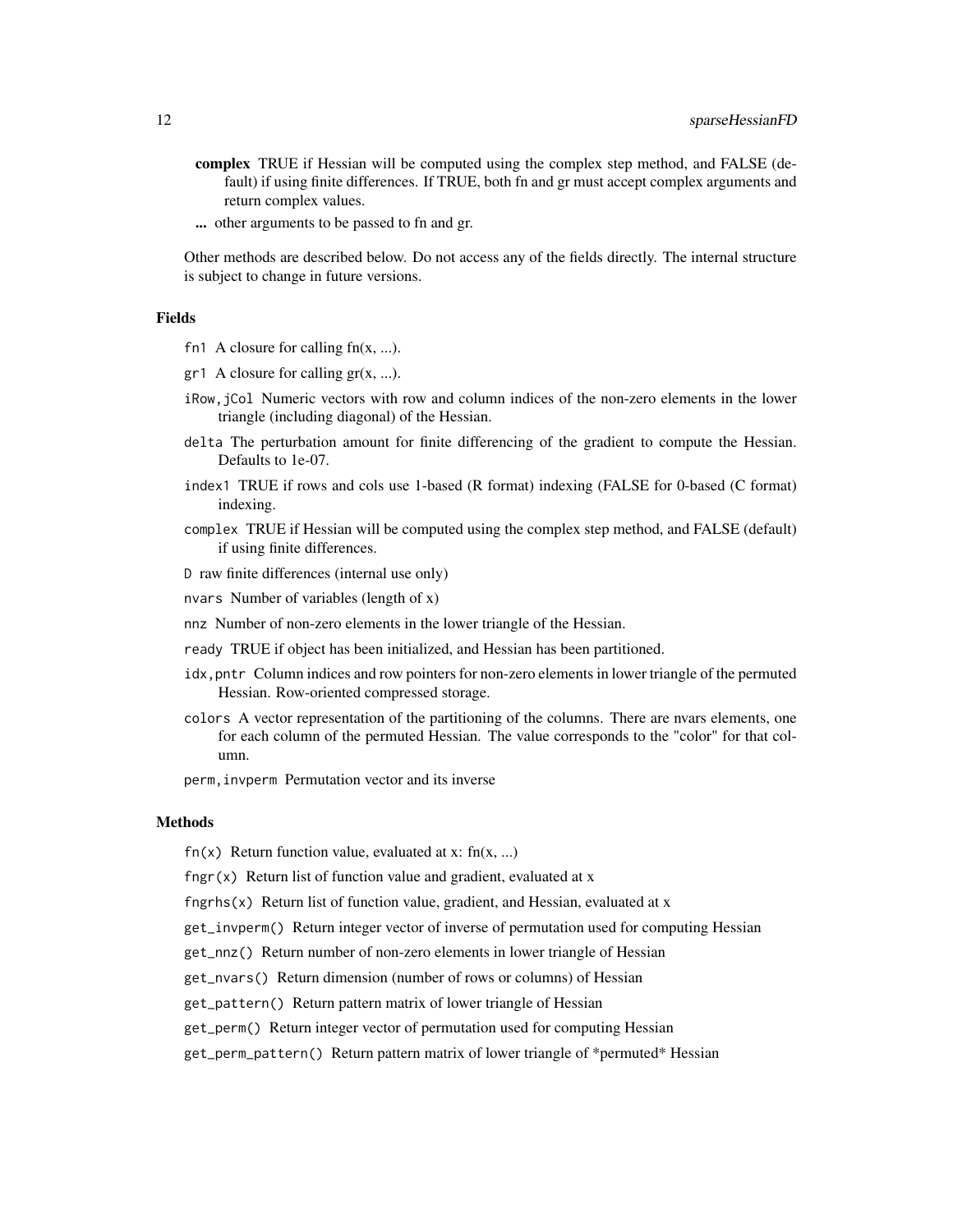<span id="page-12-0"></span> $subst$  13

 $gr(x)$  Return gradient, evaluated at x:  $gr(x,...)$ 

hessian(x) Return sparse Hessian, evaluated at x, as a dgCMatrix object.

- initialize( x, fn, gr, rows, cols, delta = 1e-07, index1 = TRUE, complex = FALSE, ... ) Initialize object with functions to compute the objective function and gradient (fn and gr), row and column indices of non-zero elements (rows and cols), an initial variable vector x at which fn and gr can be evaluated, a finite differencing parameter delta, flags for 0 or 1-based indexing (index1), whether the complex step method will be used, and other arguments (...) to be passed to fn and gr.
- partition() Return the partitioning used to compute finite differences
- pointers (out. index1 = index1) Return list with indices (idx) and pointers (pntr) for sparsity pattern of the compressed sparse Hessian. Since the Hessian is symmetric, the indices and pointers for row-oriented and column-oriented storage patterns are the same.

# Examples

```
## Log posterior density of hierarchical binary choice model. See vignette.
set.seed(123)
data("binary_small")
N <- length(binary[["Y"]])
k <- NROW(binary[["X"]])
T < - binary[["T"]]
P \leftarrow \text{norm}((N+1)*k)priors <- list(inv.Sigma = rWishart(1,k+5,diag(k))[,,1],
               inv.Omega = diag(k))
true.hess <- binary.hess(P, binary, priors)
pattern <- Matrix.to.Coord(Matrix::tril(true.hess))
str(pattern)
obj <- sparseHessianFD(P, fn=binary.f, gr=binary.grad,
       rows=pattern[["rows"]], cols=pattern[["cols"]],
                      data=binary, priors=priors)
hs <- obj$hessian(P)
all.equal(hs, true.hess)
f <- obj$fn(P) ## obj function
df <- obj$gr(P) ## gradient
fdf <- obj$fngr(P) ## list of obj function and gradient
fdfhs <- obj$fngrhs(P) ## list of obj function, gradient and Hessian.
```
#### subst *Estimate sparse Hessian*

#### **Description**

Estimate Hessian using triangular subsitution algorithm

#### Usage

```
subst(Y, colors, jCol, ipntr, delta, nvars, nnz)
```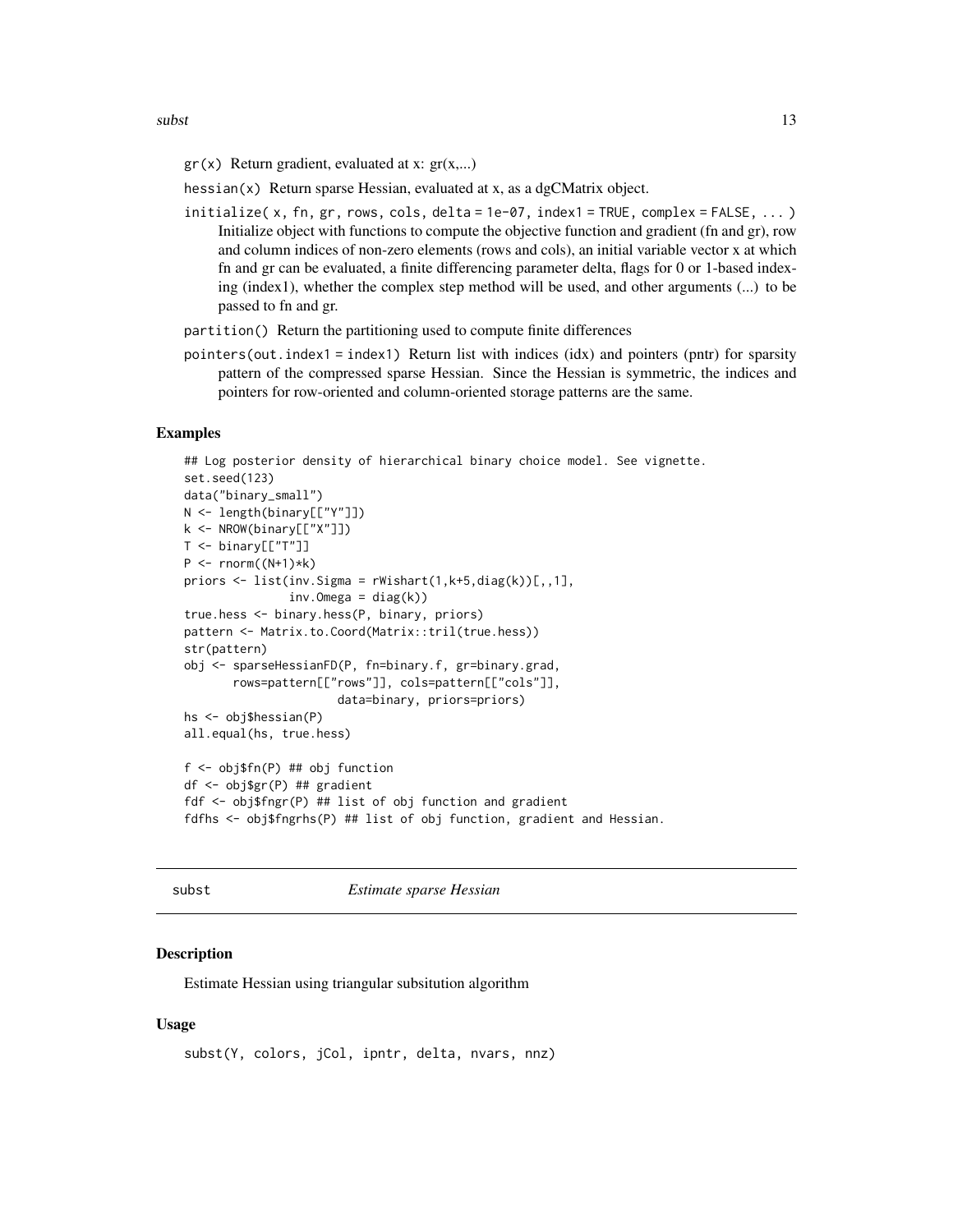# Arguments

| Y           | Matrix of finite differences of gradients                                                                               |
|-------------|-------------------------------------------------------------------------------------------------------------------------|
| colors      | Vector of length nyars that identifies color of each variable                                                           |
| iCol, ipntr | Column indices and row pointers for non-zero elements of lower triangle of<br>Hessian (row-oriented compressed format). |
| delta       | Perturbation factor used to compute finite differences of gradients.                                                    |
| nvars       | Dimension of Hessian (number of variables)                                                                              |
| nnz         | Number of non-zero elements in the lower triangle of the Hessian.                                                       |

# Details

For internal use. You should not have to call this function directly.

# Value

A sparse Hessian of class dgCMatrix.